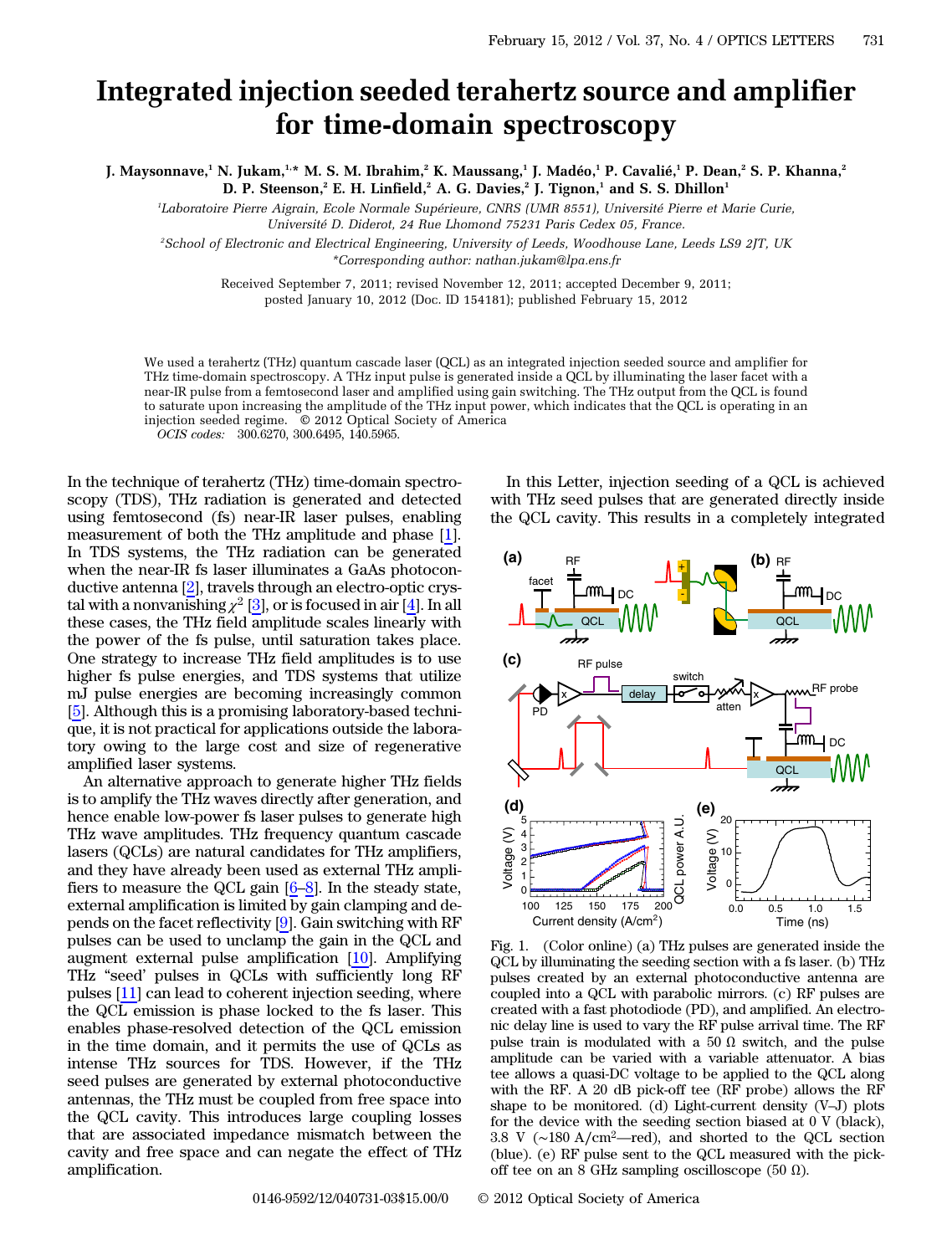QCL-based source for TDS. Specifically, the THz seed pulses are generated inside the QCL cavity [\[12](#page-2-10)] by illuminating one of the facets with a near-IR fs laser beam [Fig.  $1(a)$ ]. This removes the need to use a photoconductive THz emitter to generate the THz seed pulses and parabolic mirrors to couple the THz seed pulses into the cavity [Fig. [1\(b\)\]](#page-0-0). Gain switching of the QCL is used to achieve large amplification of the internally generated THz seed pulses. A coupled-cavity scheme allows the amplitude of the input seed pulse to be increased without affecting the QCL gain [\[13](#page-2-11),[14\]](#page-2-12). We find that, for sufficient THz seed amplitudes, the amplified seed pulses saturate the QCL gain, which indicates that injection seeding takes place via integrated seed generation.

To enter the injection seeding regime, the amplitude of the THz pulse generated at the facet must be sufficiently large to prevent the QCL from being "seeded" by amplified spontaneous emission. Because the THz pulse amplitude generated at the facet increases with applied voltage  $[12]$  $[12]$ , it is therefore desirable to apply a large voltage across the facet. However, QCL operation ceases once the applied bias becomes too large, owing to misalignment of the injector and upper level laser state. In order to decouple the facet voltage from the QCL bias voltage, focused ion beam etching was used to remove a 20  $\mu$ m wide portion of the gold contact and the heavily doped n-GaAs contact layer on the top of the laser ridge. This splits the QCL cavity into a short  $305 \mu m$  seeding section used as the THz pulse generator and a long 2.5 mm QCL gain section for THz pulse amplification. The resistance between these two sections ( $\sim$ 35 Ω) is several times larger than the QCL differential resistance  $(3-6 \Omega)$ . Although the two sections are not completely electrically isolated, removing the top contact in this way eliminates the need to etch through the entire active region using reactive ion etching  $[13,14]$  $[13,14]$  $[13,14]$ . As shown in Fig.  $1(d)$ , independently biasing the seeding section decreases the QCL output power. This is most likely due to the leakage current between the seeding and QCL section and increased THz losses in the seeding section. The QCL is based on a bound-to-continuum design, and processed into a single plasmon waveguide with a lateral dimension of 180  $\mu$ m and a total cavity length of 2.85 mm. The QCL is soldered to a gold-plated copper mount and placed in a continuous flow cryostat. Measurements are taken at 10 K, and the laser emission is centered at 2.5 THz.

Before the arrival of the fs pulse (80 fs, 808 nm, 6 nJ) that generates a THz pulse in the seeding section, the gain section is biased below threshold. When the THz pulse is generated in the QCL, an RF bias pulse (triggered by the fs laser) is applied to the gain section. This places the QCL in a transient state where the gain is much greater than the clamped gain and permits large amplification [\[10](#page-2-8)]. Figure  $1(c)$  shows a schematic diagram of the electronic arrangement. A fast photodiode generates the RF pulses when illuminated with the fs laser. The RF pulses are amplified by a preamplifier that is operated in the saturation regime to produce RF pulses with a relatively flat top. The RF pulses are subsequently amplified by a power amplifier and applied to the QCL. The power of the incident RF pulses [Fig. [1\(e\)](#page-0-0)] is ∼6 W, and about 40% of the RF power is injected into the QCL. Faster electronics permit shorter RF rise times and pulse durations

compared with studies of external injection seeding [\[11](#page-2-9)]. A bias tee also allows the QCL gain section to be biased with a quasi-DC voltage (10 kHz), which reduces the RF power necessary to drive the QCL above threshold. The quasi-DC bias is set to ensure that the RF pulses drive the QCL to the bias at which maximum gain occurs (i.e., just before misalignment of the QCL band-structure). The seeding section is biased at 3.8 V ( $\sim$ 180 A/cm<sup>2</sup>), which roughly corresponds with  $J_{\text{max}}$  in Fig. [1\(d\).](#page-0-0) The RF pulses and QCL gain section are modulated at 10 kHz (25% duty cycle), while the seeding section is modulated at 20 kHz, i.e., at twice the duty cycle of the QCL gain section and RF pulses modulation. This permits lock-in detection of the difference field, which removes the unamplified lowfrequency components of the THz signal.

Figure [2](#page-1-0) shows the QCL output when the RF drives the QCL above threshold. After the initial THz pulse is generated in the seeding section, it traverses the laser cavity and experiences gain (near the laser frequency) and losses (at other frequencies). At the opposite facet, part of the THz pulse is reflected back into the cavity and part is transmitted out of the QCL. This process will then continue with multiple passes traveling through the cavity. The output of the QCL thus consists of several THz pulses separated by the round-trip time (∼71 ps) of the cavity. A pair of parabolic mirrors collimates and focuses the transmitted THz pulses onto a 200  $\mu$ m thick  $\langle 110 \rangle$  ZnTe crystal for electro-optic detection.

As shown in Fig.  $2(a)$ , the THz pulses undergo large amplification when the RF pulse brings the QCL bias above threshold and unclamps the gain. Figures  $2(b)$ and  $2(c)$  are zoomed in portions of the first and fourth THz pulses in Fig.  $2(a)$ , that show the phase-resolved nature of the measurement in Fig.  $2(a)$ . After three round trips, the difference field is amplified by more than a factor of 80, and the output field is almost 2 orders of magnitude larger than the input field. The amplified THz emission lasts for approximately the same time as the RF pulse duration in Fig.  $2(e)$ . Because there is no significant reflection between the seeding section and the gain section, no secondary THz seed pulses are produced. Although later THz pulses undergo dispersion, the THz

<span id="page-1-0"></span>

Fig. 2. (Color online) (a) The THz difference field emitted from the QCL measured with electro-optic sampling. The incident RF pulse amplitude is 6 W, and the quasi-DC bias is 1.91 V  $(78 \text{ A/cm}^2)$ . (b) Enlarged view of the first THz pulse that undergoes a single pass through the QCL. (c) Enlarged view of the fourth THz pulse, which shows the phase-resolved nature of the measurement.